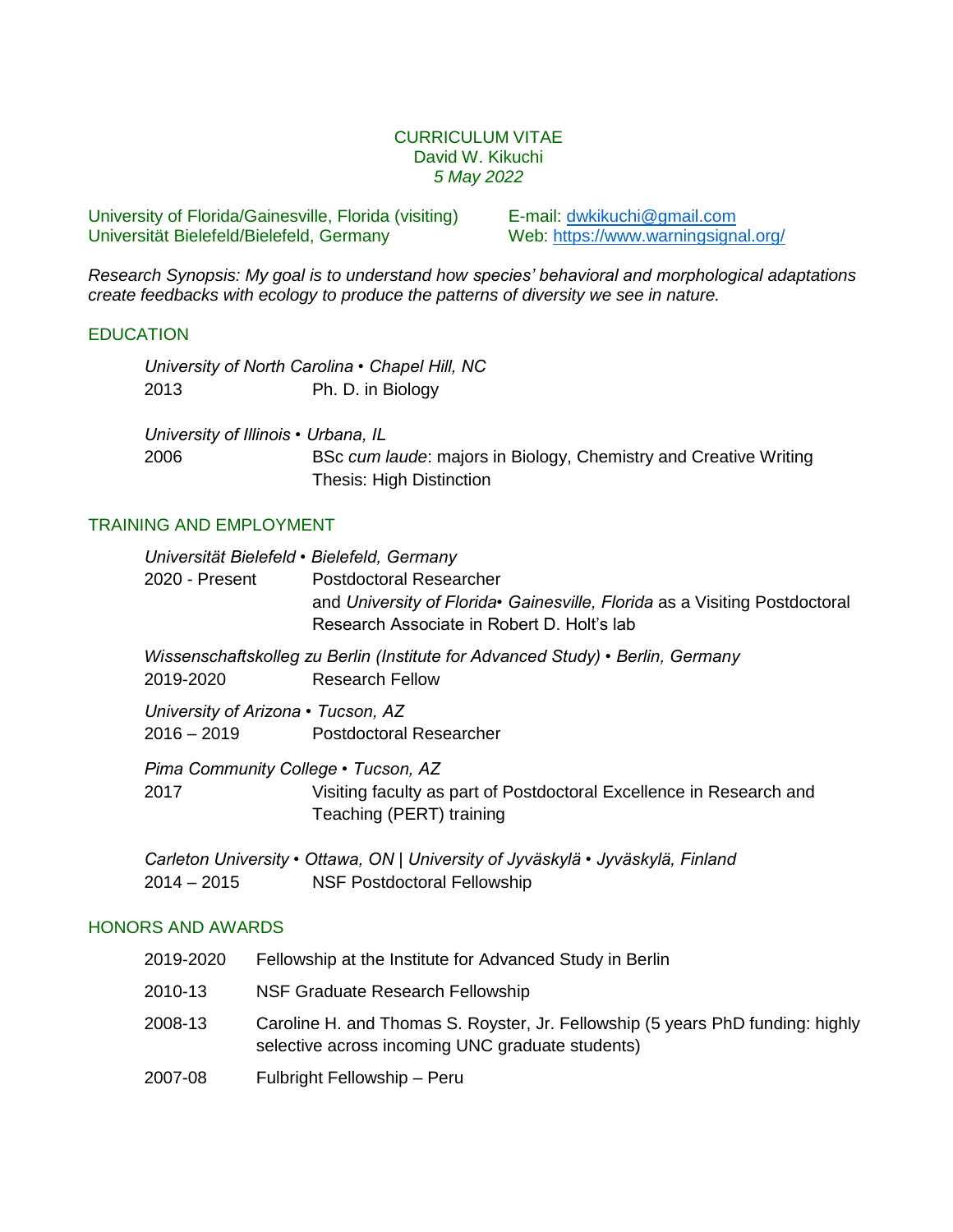| 2006 | High Distinction for thesis           |
|------|---------------------------------------|
| 2006 | Integrative Biology Distinction Award |

# RESEARCH FUNDING

| 2021      | Australian Research Council: "Why are warning colours in animals so rare?" CI<br>Marie Herberstein, CI Linda Beaumont, PI Hannah Rowland, PI Johanna<br>Mappes, PI David Kikuchi. (AU\$400,000) |
|-----------|-------------------------------------------------------------------------------------------------------------------------------------------------------------------------------------------------|
| 2019-2020 | Fellowship at the Institute for Advanced Study in Berlin ( $€44,000$ )                                                                                                                          |
| 2016-2019 | Postdoctoral Excellence in Research and Teaching Fellowship funded through<br>NIH (\$203,000)                                                                                                   |
| 2017      | Center for Insect Science (University of Arizona) Seed Grant for "Integrative<br>Education Advisoring in Higher Education" (\$10,000; Mays Imad as co-PI)                                       |
| 2014-15   | NSF Postdoctoral Fellowship (\$140,000)                                                                                                                                                         |
| 2011-13   | NSF Doctoral Dissertation Improvement Grant (\$15,000)                                                                                                                                          |
| 2010-13   | NSF Graduate Research Fellowship (\$90,000)                                                                                                                                                     |
| 2011      | SSE Outreach Award (\$800; Segundo Crespo as co-PI)                                                                                                                                             |
| 2010      | Sigma Xi Grant-in-Aid-of-Research (\$500)                                                                                                                                                       |
| 2009      | Theodore Roosevelt Memorial Grant (\$1000)                                                                                                                                                      |
| 2007-08   | Fulbright Fellowship - Peru (\$14,013.20)                                                                                                                                                       |
| 2004-05   | Undergraduate Mentoring in Environmental Biology Fellow (\$5000)                                                                                                                                |

### MEDIA

- Work featured on the series "Attack and Defend" (2015) available on Amazon or Paramount: https://www.smithsonianchannel.com/details/series/attack-and-defend/season-1
- Research articles covered by **ScienceNow**, *La Recherche*

# **PUBLICATIONS**

*(\* undergraduate co-author, ⁑ graduate student co-author, † corresponding author, ‡ co-lead authors, OA = Open Access)*

- **33. Kikuchi, D. W. †** and M. W. Simon. *in revison.* Socially transmitted innovations in dynamic predator-prey systems. *The American Naturalist*
- **32.** Allen, W. L., K. Arbuckle. T. G. Aubier, S. Baidya, E. S. Briolat, E. R. Burdfield-Steel, K. L. Cheney, K. Daňková*⁑* , M. Elias, L. Hämäläinen, M. E. Herberstein, T. J. Hossie, M. Joron, K. Kunte, B. C. Leavell<sup>\*</sup>, C. Lindstedt, U. Lorioux-Chevalier, M. McClure, C. F. McLellan, I. Medina, V. Nawge<sup> $*$ </sup>, E. Páez $*$ , A. Pal $*$ , S. Pekár, O. Penacchio, J. Raška, T. Reader, B. Rojas, K. H. Rönkä, D. Rößler, C. Rowe, H. M. Rowland, A. Roy*⁑* , K. A. Schaal*⁑* , T. N.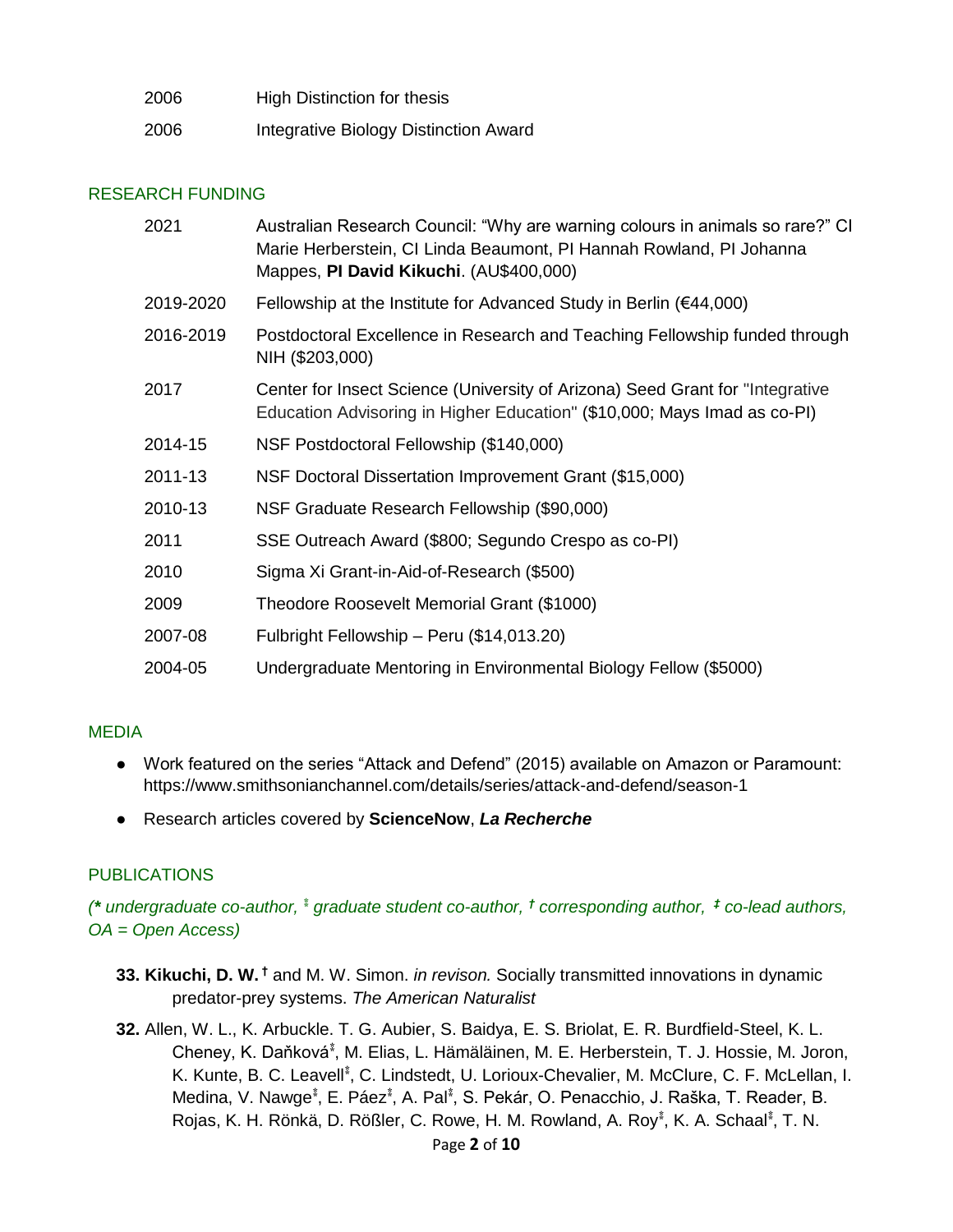Sherratt, J. Skelhorn, H. R. Smart*⁑* , T. Stankowich, A. M. Stefan*⁑* , K. Summers, C. H. Taylor*⁑* , R. Thorogood, K. Umbers, A. E. Winters, J. Yeager, **David W. Kikuchi†,‡** , A. Exnerová† . *in review.* The evolution and ecology of multiple antipredator defences. *Journal of Evolutionary Biology*

**31.** Heerwig, O. T. ⁑**,‡** , S. M. R. Jain-Schlaepfer\*,**‡** , T. N. Sherratt, **D. W. Kikuchi†** . *in revison.* Effects of prey lethality and innate aversion on mimicry complexes. *Evolutionary Ecology*

# PEER-REVIEWED

- **30. Kikuchi, D. W. †** , M. Barfield, M. E. Herberstein, J. Mappes, R. D. Holt. 2022*.* The effect of predator population dynamics on Batesian mimicry complexes. *The American Naturalist* 199:406-419
- **29. Kikuchi, D. W. †** and K. Reinhold. 2021. Modeling migration in birds: competition's role in maintaining individual variation. *Proceedings of the Royal Society B: Biological Sciences* 288:20210323
- **28. Kikuchi, D. W. †** , M. E. Herberstein, M. Barfield, R. D. Holt, J. Mappes. 2021*.* Why aren't warning signals everywhere? On the prevalence of aposematism and mimicry in communities. *Biological Reviews* 96:2446–2460
- **27. Kikuchi, D. W. †,‡** , S. J. Waldron**‡** , J. K. Valkonen, S. Dobler, J. Mappes. 2020. Biased predation promotes convergence yet maintains diversity within Müllerian mimicry rings. *Journal of Evolutionary Biology* 33:887-898 [OA]
- 26. Russell, A. L., D. W. Kikuchi, N. W. Giebink<sup>\*</sup>, D. R. Papaj. 2020. Keeping them honest: constraints on signal detection limit cheating in a system of intersexual floral mimicry. *Philosophical Transactions of the Royal Society B* 375:20190469
- **25.** McLean, J. D. **⁑** , G. Cassis, G. Giribet, **D. W. Kikuchi**, M. E. Herberstein. 2019. Insincere flattery? Understanding the evolution of imperfect mimicry. *Quarterly Review of Biology* 94:395-415
- 24. Akcali, C. K.<sup>\*</sup>, H. A. Pérez Mendoza, **D. W. Kikuchi**, D. W. Pfennig. 2019. The role of multiple models in the evolution of imprecise mimicry: an experimental test. *Proceedings of the Royal Society B* 298:20191519
- **23. Kikuchi, D. W. †** , A. Dornhaus, V. Gopeechund**\***, and T. N. Sherratt. 2019. Signal categorization by foraging animals depends on ecological diversity. *eLife* 8:e43965 [OA]
- **22.** Akcali, C. K. **⁑** , H. A. Pérez Mendoza, D. Salazar-Valenzuela, **D. W. Kikuchi**, J. M. Guayasamin, D. W. Pfennig. 2019. Evaluating the utility of camera traps in field studies of predation. *PeerJ* 7:e6487 [OA]
- **21. Kikuchi, D. W. †** , G. H. Kattan, and K. C. Navarro-Vélez**\***. 2019. A continent-scale test of multiple hypotheses on the abundances of Neotropical birds. *Oikos* 128:235-244
- **20. Kikuchi, D. W. †** and A. Dornhaus. 2018*.* How cognitive biases select for imperfect mimicry: a study of asymmetry in learning with bumblebees. *Animal Behaviour* 144:125-134
- **19.** Akcali, C. K. **⁑** , **D. W. Kikuchi**, and D. W. Pfennig. 2018. Coevolutionary arms races in Batesian mimicry? A test of the chase-away hypothesis. *Biological Journal of the Linnean Society* 124:668-676 [OA]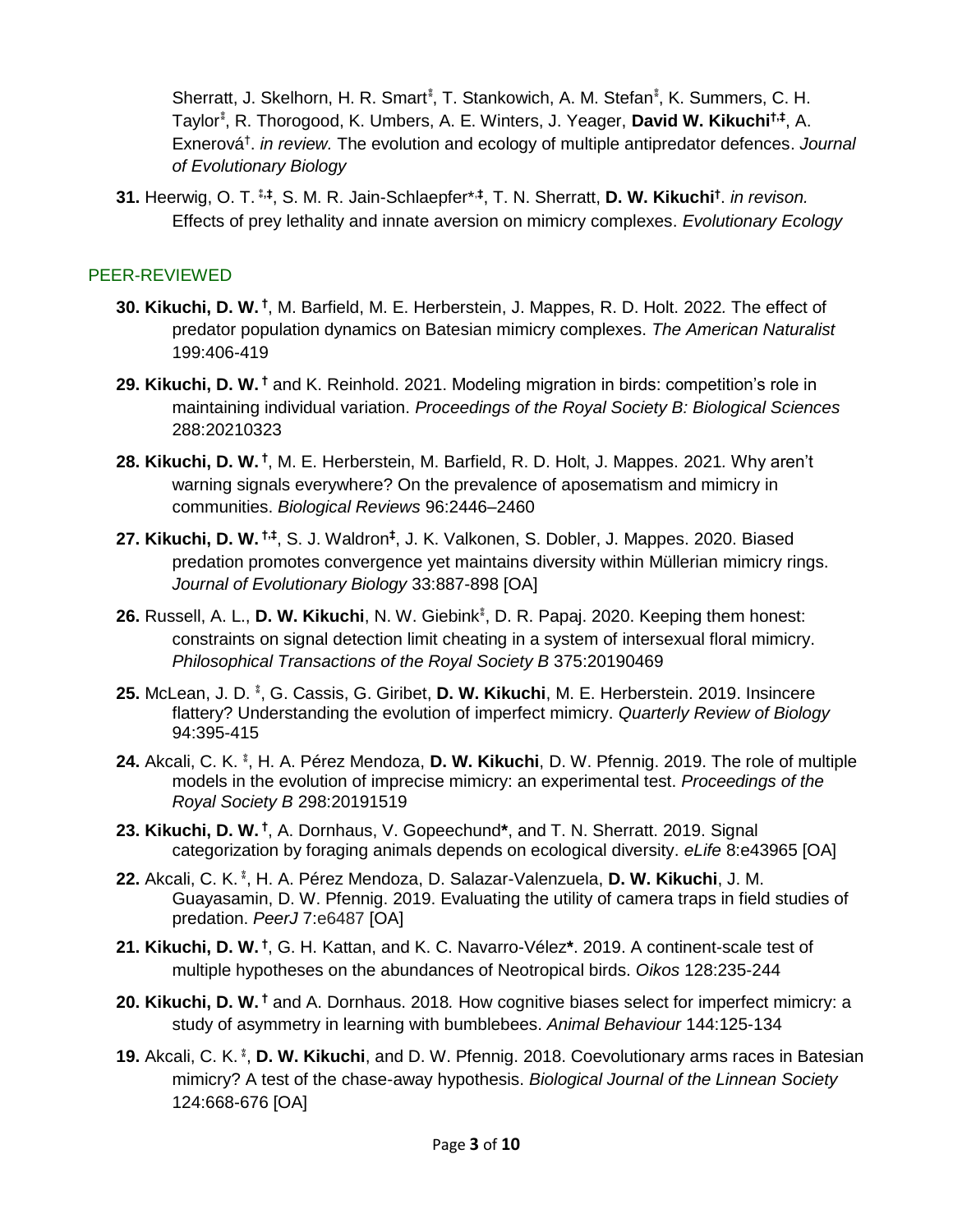- 18. Archis, J.<sup>\*</sup>, C. K. Akcali<sup>\*</sup>, B. L. Stuart, D. W. Kikuchi, and A. C. Chunco. 2018. Is the future already here? The impact of climate change on the distribution of the eastern coral snake (*Micrurus fulvius*). *PeerJ* 6:e4647 [OA]
- **17. Kikuchi, D. W. †**G. H. Kattan, C. Murcia, and F. Montealegre. 2017. Endless forms most camouflaged: katydids that masquerade as moss. *Ecology* 98:2479-2481 [OA]
- **16. Kikuchi, D. W. †** , J. Mappes, T. N. Sherratt, and J. K. Valkonen. 2016. Selection for multicomponent mimicry: equal feature salience and variation in preferred traits. *Behavioral Ecology* 27:1515-1521 [OA]
- 15. Kattan, G. H., M. C. Muñoz<sup>\*</sup>, and D. W. Kikuchi. 2016. Population densities of curassows, guans, and chachalacas (Cracidae): effects of body size, habitat, season, and hunting. *The Condor: Ornithological Applications* 118:24-32
- **14.** Sherratt, T. N., E. Whissell**\***, R. J. Webster, and **D. W. Kikuchi**. 2015. Hierarchical overshadowing of stimuli and its role in mimicry evolution. *Animal Behavior* 108:73-79
- **13. Kikuchi, D. W. †** and T. N. Sherratt. 2015. Costs of learning and the evolution of mimetic signals. *American Naturalist* 186:321-332
- **12. Kikuchi, D. W. †** , G. Malick**\***, R. J. Webster, E. Whissell**\***, and T. N. Sherratt. 2015. An empirical test of two-dimensional signal detection theory applied to Batesian mimicry. *Behavioral Ecology* 26:1226-1235
- 11. Pfennig, D. W., C. K. Akcali<sup>\*</sup>, and D. W. Kikuchi. 2015. Mimicry promotes pre- and postmating isolation in a snake mimicry complex. *Evolution* 69:1085-1090
- **10. Kikuchi, D. W.** <sup>†</sup>, B. W. Seymoure<sup>\*</sup>, and D. W. Pfennig. 2014. Mimicry's palette: widespread use of conserved pigments in the aposematic signals of snakes. *Evolution & Development* 16:61-67 **Cover article**
- **9.** Titcomb, G. C.**\***, **D. W. Kikuchi†** , D. W. Pfennig. 2014. More than mimicry? Evaluating scope for flicker-fusion as a defensive strategy in coral snake mimics. *Current Zoology* 60:123-130 [OA]
- **8. Kikuchi, D. W. †** and D. W. Pfennig. 2013. Imperfect mimicry and the limits of natural selection. *Quarterly Review of Biology* 88:297-315
- **7.** Pfennig, D. W. and **D. W. Kikuchi.** 2012. Competition and the evolution of imperfect mimicry. *Current Zoology* 58:608-619 [OA]
- **6. Kikuchi, D. W. †** and D. W. Pfennig. 2012. A Batesian model and its mimic share color production mechanisms. *Current Zoology* 58:658-667 [OA]
- **5. Kikuchi, D. W. †** and D. W. Pfennig. 2012. Mimicry. In Oxford Bibliographies Online: Ecology. Ed. David Gibson. New York: Oxford University Press.
- **4. Kikuchi, D. W. †** and D. W. Pfennig. 2010. Predator cognition permits imperfect coral snake mimicry. *American Naturalist* 176:830-834 **Subject of an article in** *ScienceNow* **("Snakes lie to save their skin") Subject of an article in** *La Recherche* **("Mentir mais pas trop")**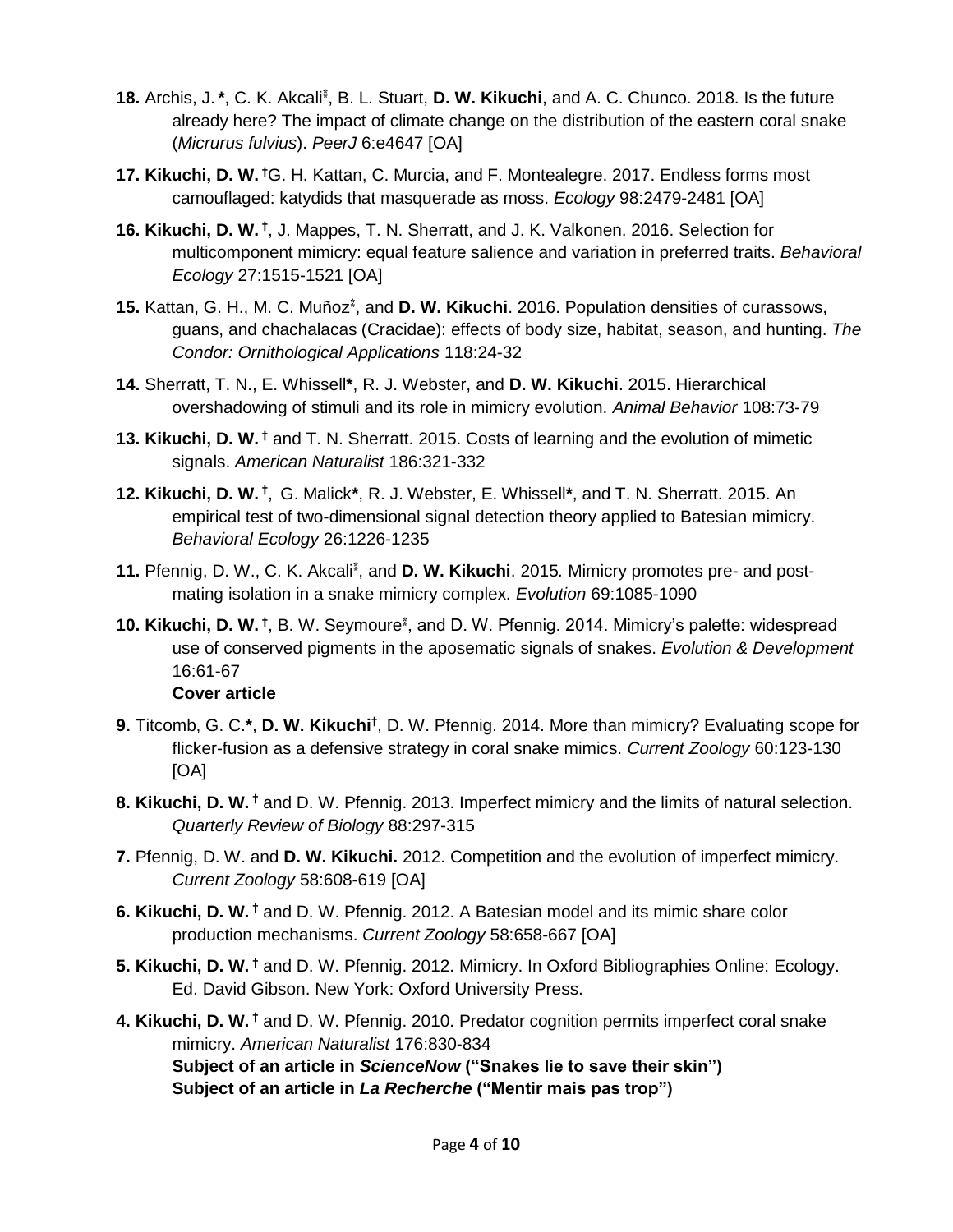- **3. Kikuchi, D. W. †** and D. W. Pfennig. 2010. High model abundance may permit the gradual evolution of Batesian mimicry: an experimental test. *Proceedings of the Royal Society B* 277:1041-1048 [OA]
- **2. Kikuchi, D. W. †** 2009. Terrestrial and understorey insectivorous birds of a Peruvian cloud forest: species richness, abundance, density, territory size and biomass. *Journal of Tropical Ecology* 25:523-529
- **1. Kikuchi, D. W. †** , E. Lasso, J. W. Dalling, and N. Nur. 2007. Pollinators and pollen dispersal of *Piper dilatatum* (Piperaceae) on Barro Colorado Island, Panama. *Journal of Tropical Ecology* 23:603-606

### OTHER PUBLICATIONS

- **Kikuchi, D. W.** 2020. Eyes in the dark. *Aeon*: [https://aeon.co/essays/how-communication](https://aeon.co/essays/how-communication-between-predator-and-prey-shapes-evolution)[between-predator-and-prey-shapes-evolution](https://aeon.co/essays/how-communication-between-predator-and-prey-shapes-evolution)
- Pfennig, D. W. and **D. W. Kikuchi.** 2012. Life imperfectly imitates life. *Nature* 483:410-411 **Invited News & Views article**
- **Kikuchi, D. W.** 2007. Population trends from counts of migrating raptors at Bake Oven Knob, Pennsylvania, 1992-2005. *American Hawkwatcher* 32:8-15

### **MENTORSHIP**

### MASTERS STUDENTS (PRIMARY ADVISOR)

Oliver Heerwig (MSc. from University of Bielefeld, Germany 2021)

#### DOCTORAL DISSERTATION COMMITTEES

| Christopher Akcali | (Ph. D. from UNC-Chapel Hill 2019) |
|--------------------|------------------------------------|
|--------------------|------------------------------------|

#### EXTERNAL THESIS EXAMINATION

Donald James McLean (MSc. from Macquarie University, Australia 2018)

### UNDERGRADUATE STUDENTS

#### § denotes Honors student

|                            | Kimberly Navarro-Vélez 2015-current – Now a Fulbright Fellow at Cornell University |
|----------------------------|------------------------------------------------------------------------------------|
| Jak Kearsley               | 2018-2021                                                                          |
| Andrea Mason               | 2016-19 – Now a PhD student at Brown University                                    |
| Mohammad Safdar            | 2019                                                                               |
| <b>Tristan Meyer Owens</b> | 2019                                                                               |
| <b>Steven Hsu</b>          | 2016-17                                                                            |
| Maddie Birr                | 2016                                                                               |
| Shannon McGlaughlin        | 2016                                                                               |
| Sofia Jain-Schlaepfer §    | 2015 – MSc from James Cook University                                              |
| Yinmin Ou $\S$             | 2015                                                                               |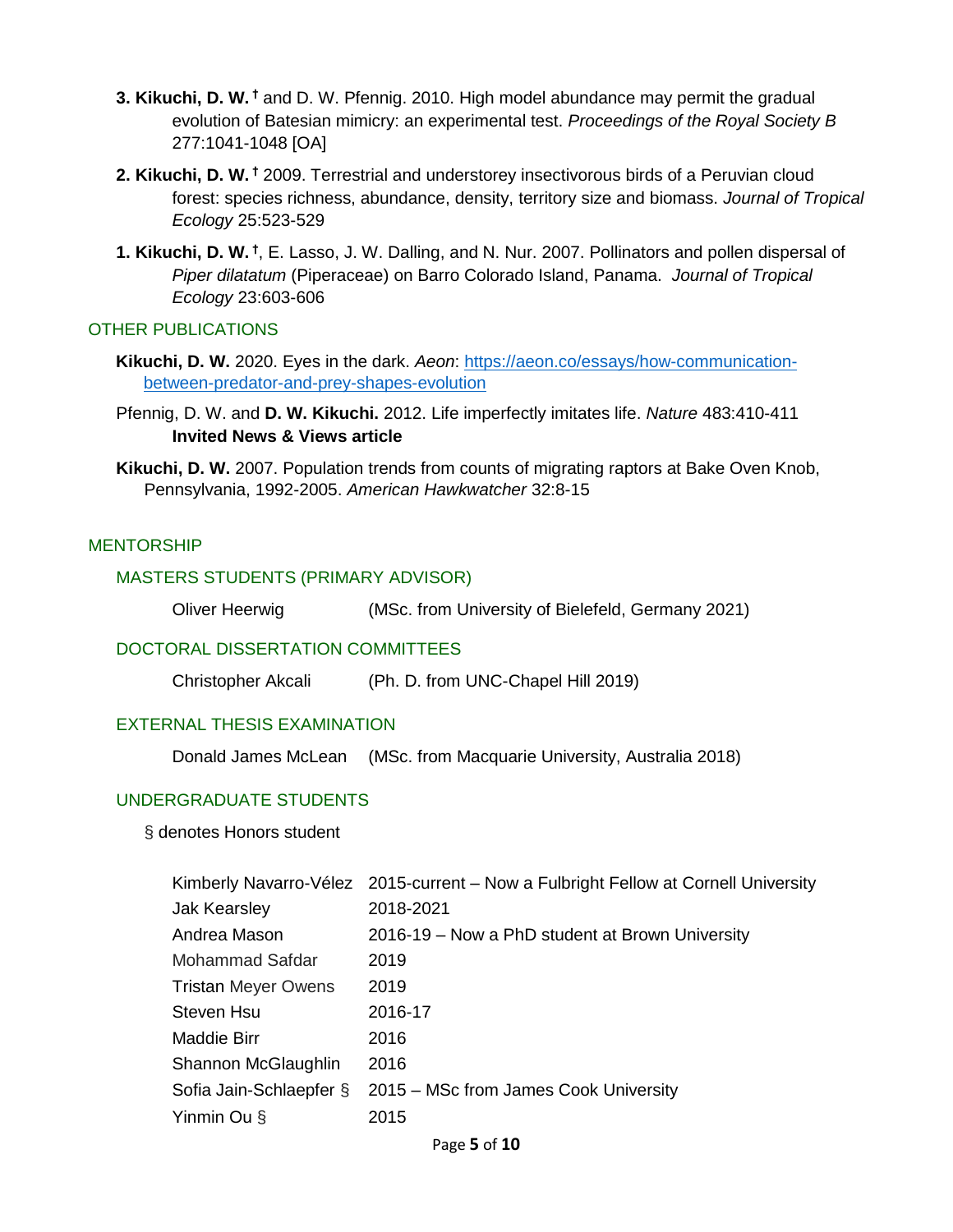| Bradley Allf §            | 2012-2013 – Now a graduate student at NCSU |
|---------------------------|--------------------------------------------|
| Georgia Titcomb §         | 2012-2013 – PhD from UC Santa Barbara      |
| <b>Townsend Haynes</b>    | 2012                                       |
| Antonio Serrato           | 2011 – Now a postdoc at Harvard            |
| Saige Clark               | 2009-2010                                  |
| <b>Allison Bailey</b>     | 2010                                       |
| <b>Wendell Juliantius</b> | 2010                                       |
| Elizabeth Christenson     | 2009                                       |
| Yong Choi                 | 2009                                       |
| Rebecca Searles           | 2009                                       |
| Ge Zhang                  | 2009                                       |

### **TEACHING**

#### *New Instructional Materials*

2021 Critical Thinking Module: Part of "Teaching Critical Thinking & Logical Reasoning in Undergraduate STEM Courses" (funded by NSF RCN-UBE #2018270 to Mays Imad)

#### *Visiting Faculty as part of PERT training program*

2017 Bio 100: Introductory Biology for Non-majors (Pima Community College)

#### *Guest Lectures*

- 2016 Ecol 487/587: Animal Behavior (University of Arizona)
- 2014 BIOL 3612: Computational Methods in Ecology & Evolution (Carleton University) BIOL 3609: Evolutionary Concepts (Carleton University)
- 2013 BIOL 514: Evolution and Development (UNC-Chapel Hill)

#### *Teaching Assistantships*

- 2010 BIO 471: Evolutionary Mechanisms (UNC-Chapel Hill)
- 2009 BIO 201: Introduction to Evolution and Ecology (UNC-Chapel Hill)

### PEDAGOGICAL TRAINING

2021 "Teaching Critical Thinking in STEM" (Virtual Conference)

"Lessons from Online Teaching and Learning Animal Behavior" (ABS Education Committee Workshop)

- 2018 "Designing Classroom Environments that Facilitate Student Learning and the Development of Discipline Fluency" workshop (University of Arizona)
- 2018 "Addressing Implicit Bias in the Academy" workshop (University of Arizona)
- 2017 PERT Pedagogy Workshop on Active Learning in the Classroom

#### Page **6** of **10**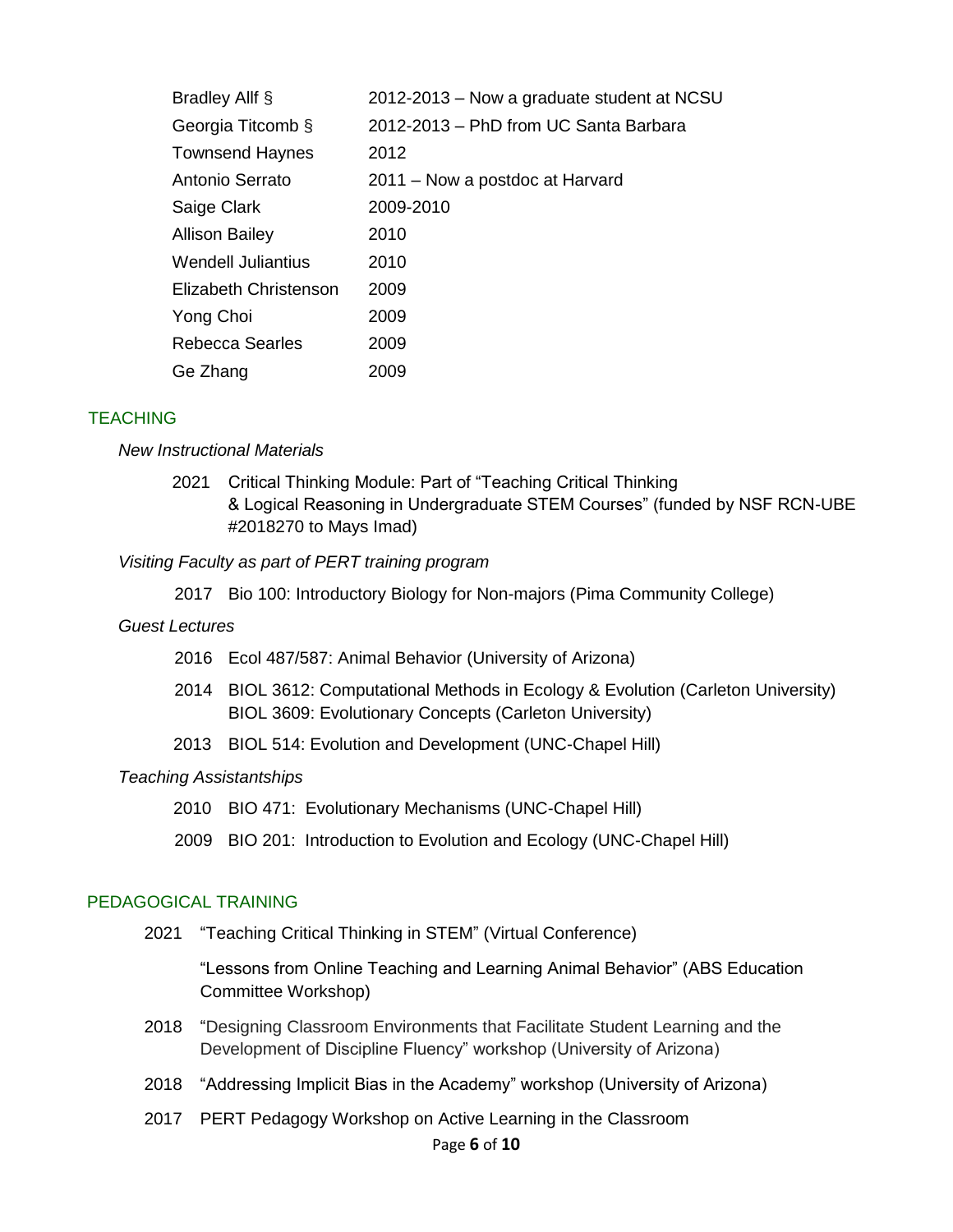- 2017 Institutional Research and Academic Career Development Awards Conference 2017, Birmingham, AL
- 2016 Institutional Research and Academic Career Development Awards Conference 2016, Tucson, AZ
- 2014 "Experiencing Evolution" professional development workshop at Evolution 2014, Raleigh, NC
- 2012 Completed course, "Entering Advisoring Curriculum" to train academics in mentorship. Sponsored by WPST and HHMI

# PROFESSIONAL SERVICE

### EDITORIAL WORK

2022 Guest editor at *Journal of Evolutionary Biology* for special issue on "Evolution of multiple prey defences"

### SYMPOSIA ORGANIZED

2021 Aug 23-27 ESEB Satellite Symposium, "Evolution of Multiple Prey Defences", with Alice Exnerová (Charles University, Prague)

### GRANT REVIEW

Czech Science Foundation (2020)

Swiss National Science Foundation (2020)

US Student Fulbright applications at University of Illinois (2020)

ABS Student Research Grants (2015, 2016, 2017, 2018)

### PEER REVIEW OF MANUSCRIPTS

Reviewer for *Acta Herpetologica*, *The American Naturalist, Animal Behavior, Behavioral Ecology, Behavioral Ecology and Sociobiology, Biological Journal of the Linnean Society, Biotropica, BMC Zoology, Current Zoology, Ecology, Ecology Letters, Ecology and Evolution, eLife, Ethology, Evolution, Evolutionary Ecology, Functional Ecology, Global Ecology and Biogeography, Journal of Evolutionary Biology, Journal of Experimental Biology, Journal of Animal Ecology, Journal of Herpetology, Journal of Natural History, Journal of Zoology, Marine Ecology Progress Series, Nature Communications, Oecologia, Organisms Diversity and Evolution, PeerJ, Phyllomedusa, PLoS Computational Biology, PLoS One, Proceedings of the Royal Society-B, Scientific Reports, The Southwestern Naturalist, Tropical Conservation Science*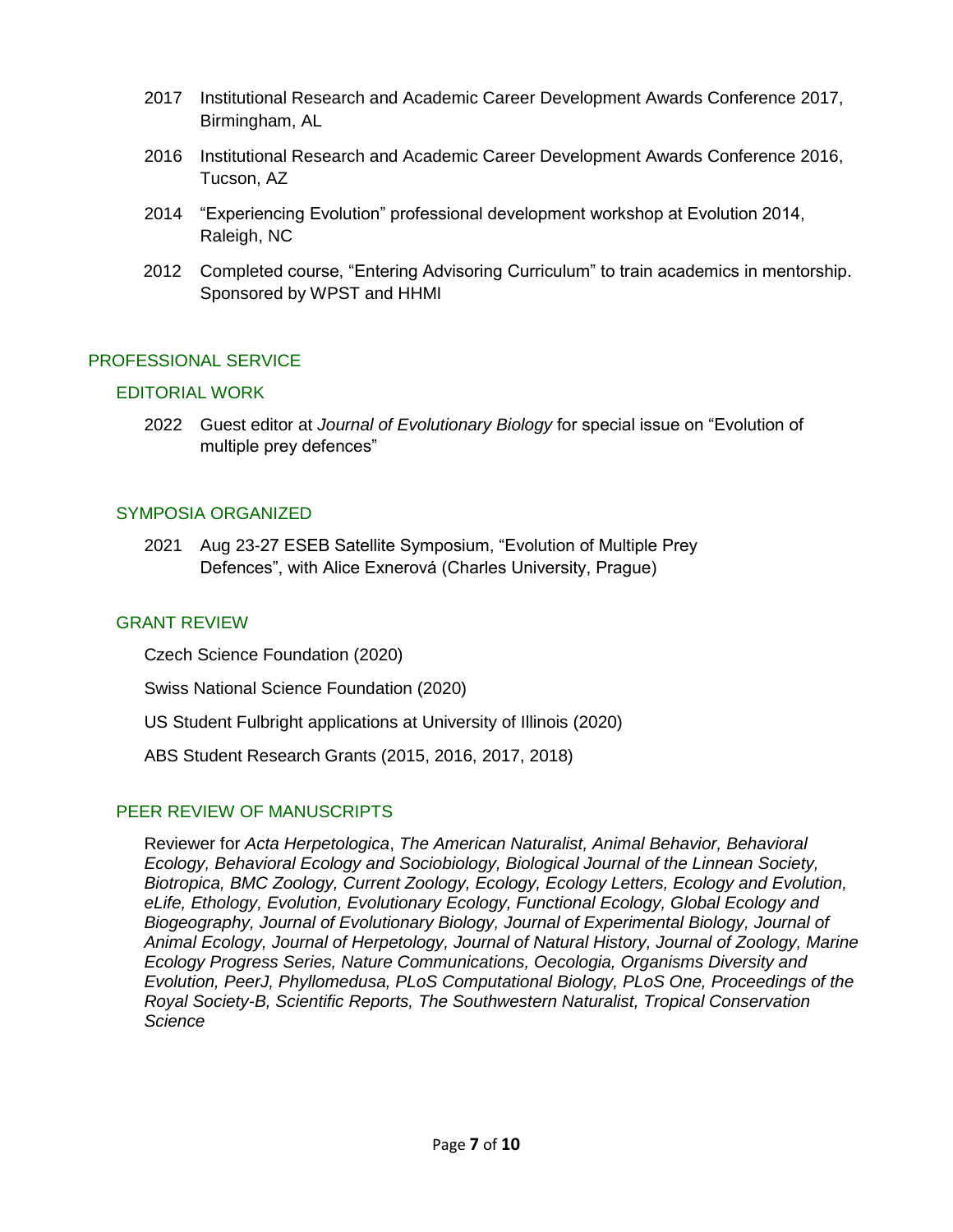### MEETINGS, TALKS, AND PRESENTATIONS

## INVITED RESEARCH SEMINARS

- 2021 Noon Seminar Series, Department of Biology. Indiana University, Bloomington, Indiana
- 2021 Institute of Zoology. University of Veterinary Medicine Hanover. Hanover, Germany
- 2020 Online Research Seminar. University of Florida, Gainesville, Florida
- 2020 Behavior and Evolution Seminar Series. Universität Bielefeld. Bielefeld, Germany
- 2020 Biology Department. Universität Hamburg. Hamburg, Germany
- 2019 Neurobiology and Behavior. Cornell University. Ithaca, New York
- 2019 Ecology, Evolution, and Marine Biology. University of California-Santa Barbara, Santa Barbara, California
- 2017 Department of Biology. Universidad Javeriana. Cali, Colombia (in Spanish)
- 2017 Introductory Statistics: Department of Biology. Universidad Javeriana. Cali, Colombia (in Spanish)
- 2013 North Carolina Congress of Herpetology. Asheboro, North Carolina
- 2011 UNC Biology Department Symposium. Chapel Hill, North Carolina (Speaker elected by the graduate student body to represent the department)
- 2010 Behavioral, Population, and Community Ecology Seminar, Ecology Program, Duke University. Durham, North Carolina
- 2010 Research in Progress Seminar, Department of Biology, East Carolina University. Greenville, North Carolina

# TALKS OR POSTERS AT MAJOR SOCIETY MEETINGS

\* indicates an international society meeting, other meetings are national-level

**bold** indicates that a talk was given when there was competition for slots

- 2019 ABS 2019, Chicago, IL
- **2019 \* ESEB 2019, Turku, Finland**
- **2018 \* ISBE 2018, Minneapolis, MN**
- 2018 ABS 2018, Milwaukee, WI
- 2017 Evolution 2017, Portland, OR
- 2016 Evolution 2016, Austin, TX
- 2016 ABS 2016, Columbia, MO
- 2015 \* Evolution 2015, Guarujá, Brazil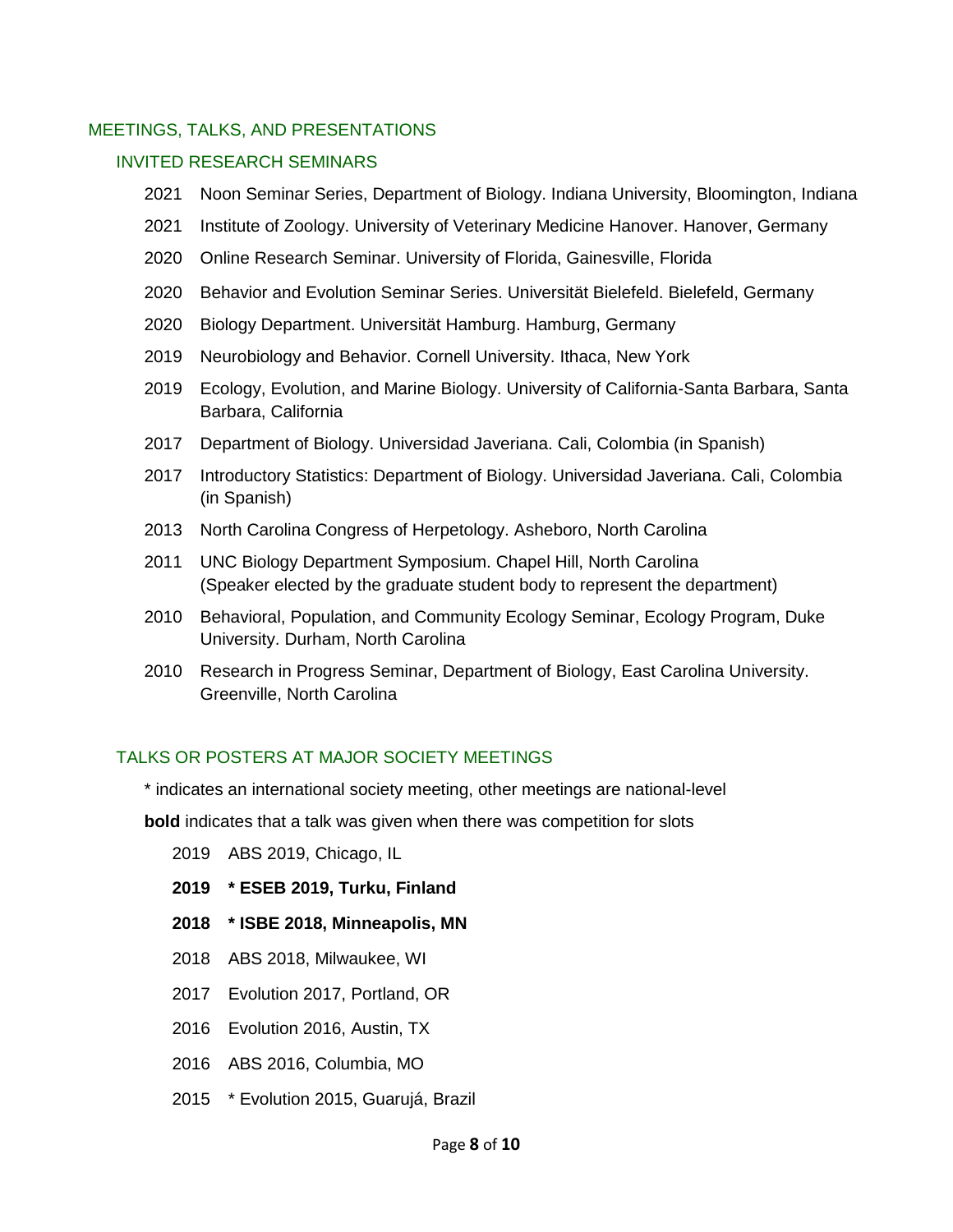- 2014 ABS 2014, Princeton, New Jersey
- 2014 \* ISBE 2014, New York, New York
- 2014 Evolution 2014, Raleigh, North Carolina
- 2013 \* IEC 2013, Newcastle, England
- 2012 \* Evolution 2012, Ottawa, Canada
- 2012 SICB 2012, Charleston, South Carolina
- 2011 \* ESEB 2011, Tübingen, Germany
- 2010 Evolution 2010, Portland, Oregon
- 2008 VII Congreso Nacional de Ornitología, Piura, Peru
- 2008 ESA 2008, Milwaukee, WI

### OTHER TALKS GIVEN (ONLY TALKS SINCE 2019 LISTED)

- 2021 Research Seminar. CRC NC<sup>3</sup> (Niche Choice, Niche Conformance, Niche Construction) Retreat, Helgoland, Germany
- 2021 Online Research Seminar. CRC NC<sup>3</sup> Seminar Series, Bielefeld, Germany
- 2021 Research Seminar. FSPM<sup>2</sup> (Mathematical Modeling) Meeting, Bielefeld, Germany
- 2020 "Sokal Revisited: The Grievance Studies Affair." Fruitful Frictions Seminar. Institute for Advanced Study, Berlin
- 2019 Fellow's Colloquium. Institute for Advanced Study, Berlin, Germany
- 2019 Research Seminar. University of Arizona, Tucson, AZ

# **OUTREACH**

- 2018 Tour for Arizona Science, Engineering, and Math Scholars (a program for underrepresented minority undergraduates at University of Arizona)
- 2018 Volunteer at Science Night, Desert Shadows Middle School, Nogales, AZ
- 2016 Ecology and Evolutionary Biology Dept. Wikipedia Edit-a-thon,  $2<sup>nd</sup>$  Place Prize for editing pages in the category "Evolutionary Biology" (\$50)
- 2016 Volunteer for University of Arizona "Insect Fest" outreach event
- 2012 Outreach presentation at North Carolina State Museum for Darwin Day
- 2012 Poster contributed to UNC "Life as Art" festival
- 2011 Developed and implemented the outreach workshop, "Biodiversity and the Dry Forest," for secondary school students in Peru (with Segundo Israel Crespo More)